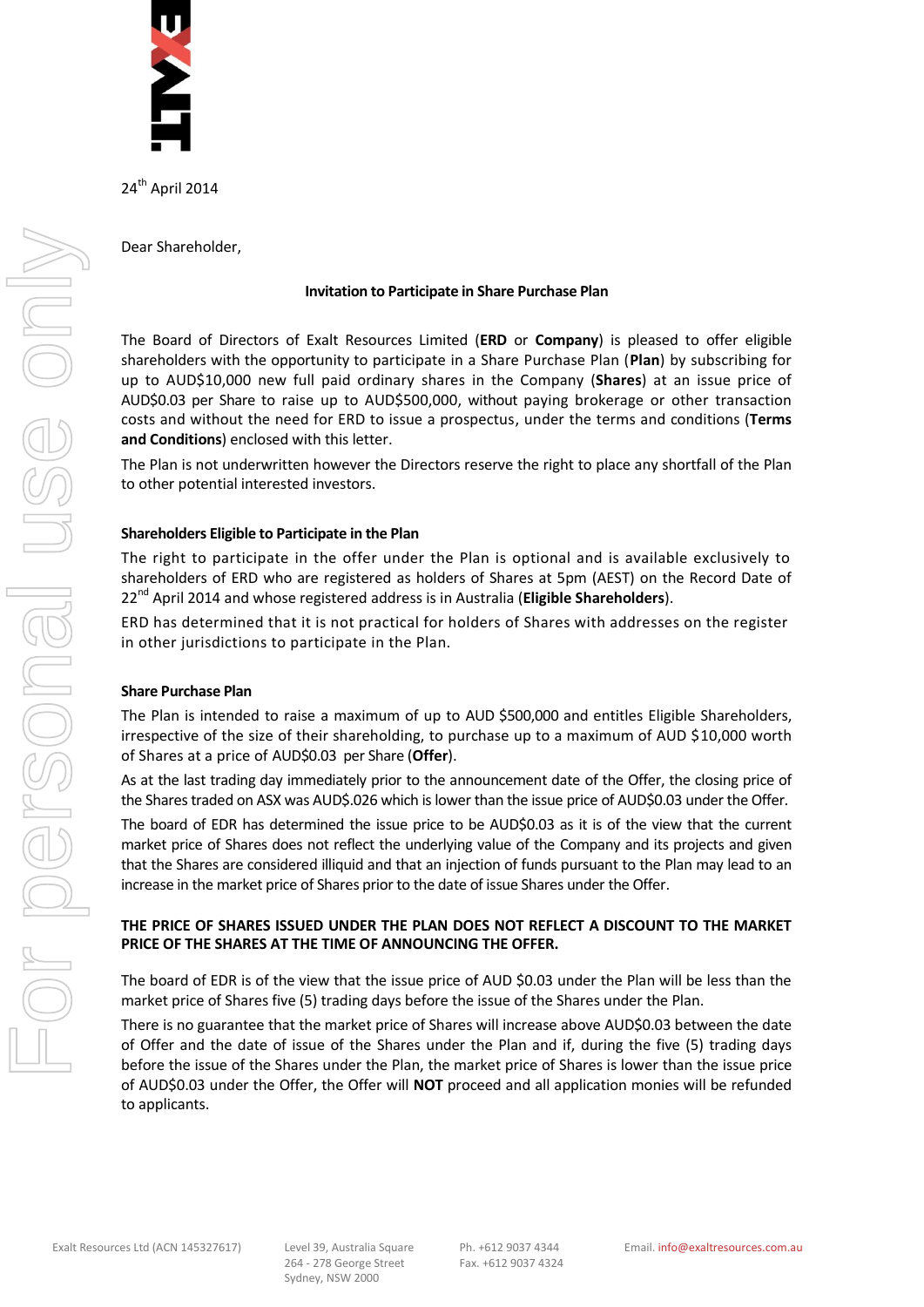It is intended that funds raised by the Plan will be applied to the ongoing development of Mineral Hill South which is owned 100% by ERD. The Company is assessing its options in relation to Mineral Hill South which includes potentially attracting a farm-in partner. The funds raised under the Plan will also provide ERD with additional working capital and strengthen ERD's capital position.

An outline of the Plan is set out in this letter and the enclosed Terms and Conditions. Your personalised application form in relation to the Plan (**Application Form**) and reply paid envelope are included in this package.

# **How much can you invest?**

Eligible Shareholders may only apply for a maximum of AUD\$ 10,000 of Shares under the Plan.

# **When to apply**

The Plan will open on **24 April 2014** and will remain open until 5.00pm (AEST) on **15 May 2014.** As soon as practicable after the close of the Offer, the Company will make an ASX announcement as to the outcome of the Plan and the number of Shares to be issued.

 **Subscription and Application Procedure:** If you would like to participate in the Offer, you can either complete the enclosed Application Form and send it together with your payment by cheque made payable to "Exalt Resources Limited " and drawn in Australian currency, to the Company's share registry:

**Computershare Investor Services GPO Box 505 Melbourne VIC 3001**

to be received by the share registry no later than **5pm (AEST)** on the **Closing Date of 15 May 2014.** No late applications will be accepted.

 Or, make a BPAY® payment from your cheque or savings account by using the Biller Code and Reference Number shown on your Application Form which is required to identify your holding.

Under the Offer, Eligible Shareholders may participate by selecting only one of the following offers to purchase Shares under the Plan:

|         | Total amount<br>payable at<br>AUD \$0.03 per<br>Share | Number of<br>Shares which<br>may be<br>purchased |
|---------|-------------------------------------------------------|--------------------------------------------------|
| Offer A | \$10,000                                              | 333,333                                          |
| Offer B | \$7,500                                               | 250,000                                          |
| Offer C | \$5,000                                               | 166,667                                          |
| Offer D | \$2,000                                               | 66,667                                           |

Once an application has been made it cannot be revoked. All valid applications shall be deemed accepted if received before the **Closing Date of 5pm (AEST) on 15 May 2014.** If the exact amount of money is not tendered with your application, the Company reserves the right to either:

- (i) return your Application Form and/or payment and not allot any Shares to you; or
- (ii) allot to you the number of Shares that would have been allotted had you applied for the highest designated amount that is less than the amount of your payment and refund the excess application money to you by cheque as soon as possible, without interest.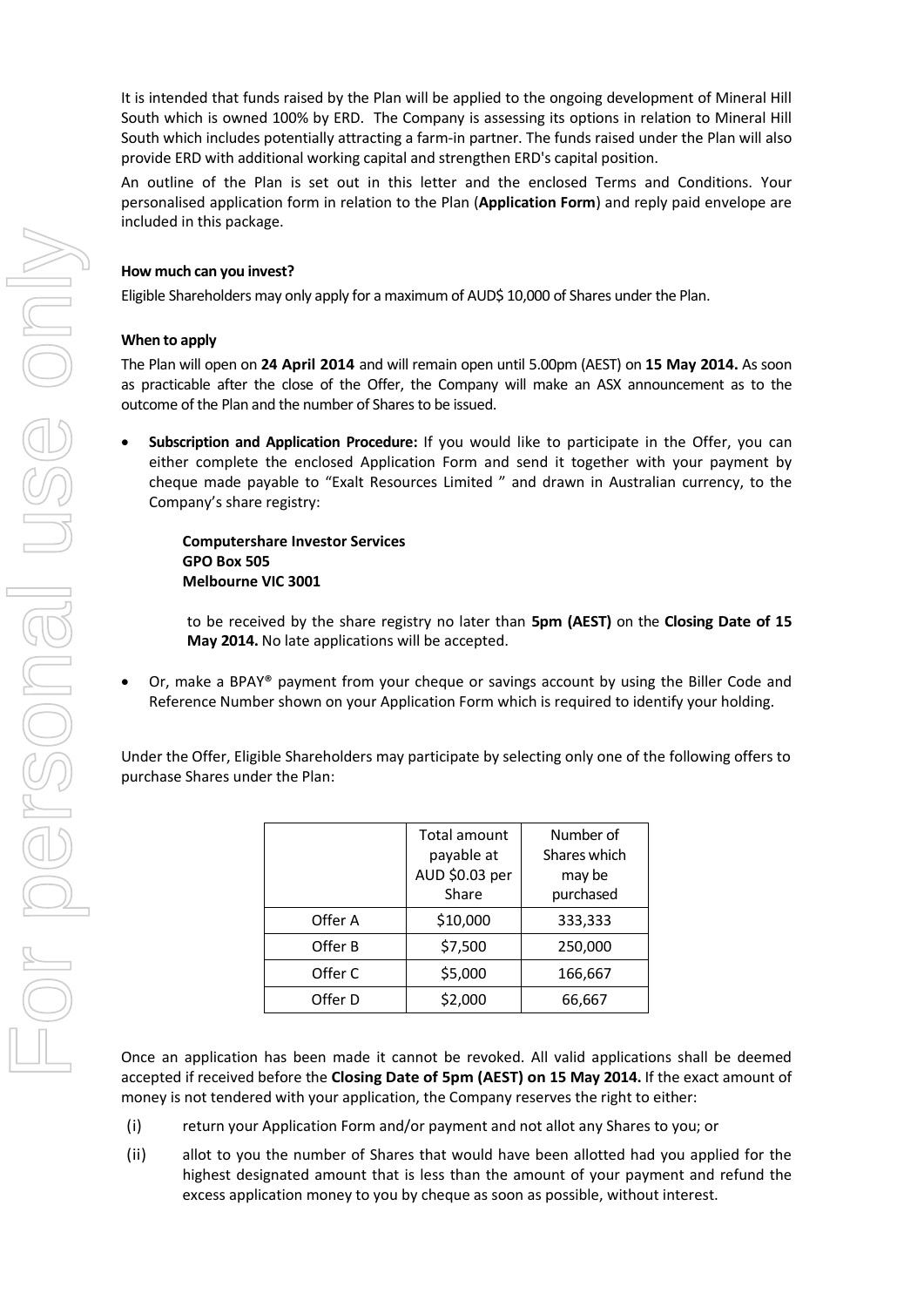The maximum investment any shareholder may apply for will remain AUD\$10,000 even if a shareholder receives more than one Offer (whether in respect of a joint holding or because the shareholder has more than one holding under a separate account).

# **Custodians and Nominees**

Eligible Shareholders who hold Shares as Custodian or Nominee (**Custodian**) for one or more persons on the Record Date (**Beneficiary**) may apply for up to a maximum amount of AUD\$10,000 worth of Shares in respect of each Beneficiary who is resident in Australia, subject to providing a Custodian Certificate to the Company, as described in the Terms and Conditions enclosed with this letter. Please refer to the Terms and Conditions for more details.

## **Acceptance of Risk Factors**

On the last trading day immediately prior to the announcement date of the Offer, the closing price of the Shares traded on ASX was AUD \$0.026. The market price of Shares in the Company may rise and fall between the date of the Offer and the date that any Shares are issued to you as a result of your application under this Offer.

The Board recommends that you obtain your own financial and taxation advice in relation to the Offer and consider price movements of Shares in the Company prior to making an application under this Offer.

### **Additional Information and Important Dates**

The Offer cannot be transferred and the Directors of the Company reserve the right to reject, or scale back, on an equitable basis, any application. Shares allotted under the Plan will be issued no later than 10 business days after the Closing Date of the Offer. Application for quotation on ASX of the new Shares will be made immediately following the issue of those Shares.

The maximum amount proposed to be raised under the Offer is AUD \$500,000 and the maximum number of Shares may be issued pursuant to this Offer is 16,666,667. The Company, however, reserves absolute discretion regarding the final amount raised under the Plan.

If the Company rejects or scales-back an application or purported application, the Company will promptly return to the shareholder the relevant application monies, without interest.

## **Foreign offer restrictions**

This letter and the Terms and Conditions may not be released or distributed in any country other than Australia. This letter and the Terms and Conditions do not constitute an offer to sell, or a solicitation of an offer to buy, securities in any other country. In particular, any securities described in this letter and the Terms and Conditions have not been, and will not be, registered under the US Securities Act of 1933 (as amended) and may not be offered or sold in the United States except in transactions exempt from, or not subject to, registration under the US Securities Act and applicable US state securities laws. Accordingly you must not send copies of the Plan or any other material relating to the Plan to any person in the United States or to any person who is, or is acting for the account or benefit of U.S. Persons.

### **Shortfall Placement**

In the event that less than 16,666,667 Shares are applied for, the shortfall may be placed at the discretion of the directors.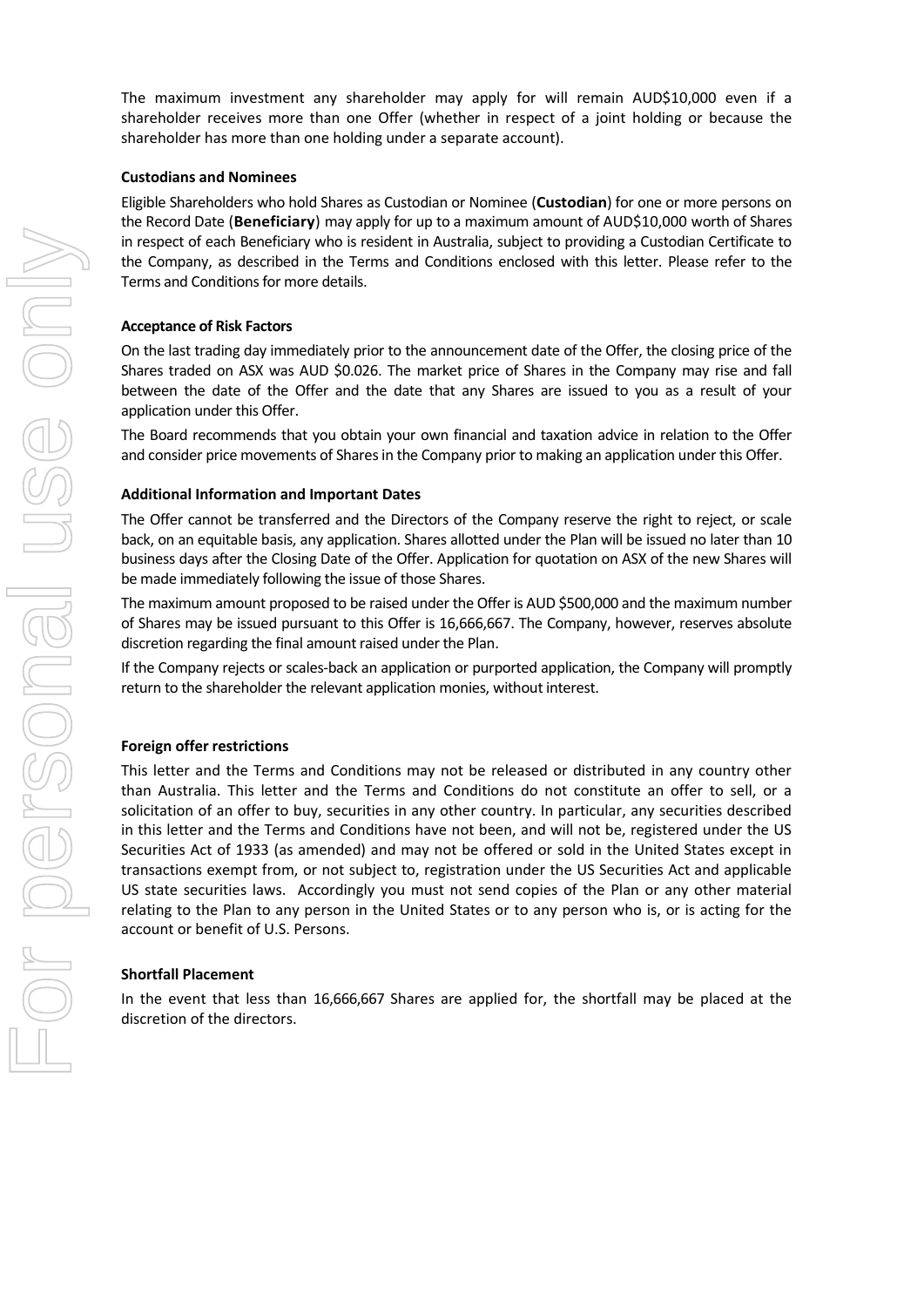# **Indicative Timetable\***

| Record Date (5.00pm AEST)            | <b>22 April 2014</b>                                                                                                                |
|--------------------------------------|-------------------------------------------------------------------------------------------------------------------------------------|
| Announcement Date of Plan            | 23 April 2014                                                                                                                       |
| Opening Date of Offer                | 24 April 2014                                                                                                                       |
| Closing Date of Offer                | 5:00pm (AEST) 15 May 2014<br>Application Forms together with payment by<br>cheque or BPAY must be received by this time<br>and date |
| Issue of Shares under the Plan       | 22 May 2014                                                                                                                         |
| Quotation of new Shares on ASX       | 26 May 2014                                                                                                                         |
| Despatch date for holding statements | 28 May 2014                                                                                                                         |

\*These dates are indicative only. The Company may vary the dates and times of the Offer without notice.

Accordingly, shareholders are encouraged to submit their Application Forms as early as possible.

If you choose not to participate in the Offer, your right to participate lapses on the Closing Date.

On behalf of the Board, I invite you to consider this opportunity to increase your investment in the Company.

By applying for New Shares under the Plan, you agree to be bound by the enclosed Terms and Conditions and the Company's constitution. Applications for new Shares under the Plan cannot be withdrawn or altered.

The Plan is governed by the law in force in New South Wales. By submitting an application for New Shares, you submit to the non-exclusive jurisdiction of the Courts of New South Wales.

Should you wish to discuss any information contained in this letter further, do not hesitate to contact the Company Secretary on (02) 8651 7804 or emai[l info@exaltresources.com.au](mailto:info@exaltresources.com.au).

Yours faithfully

Peter Bennetto

Chairman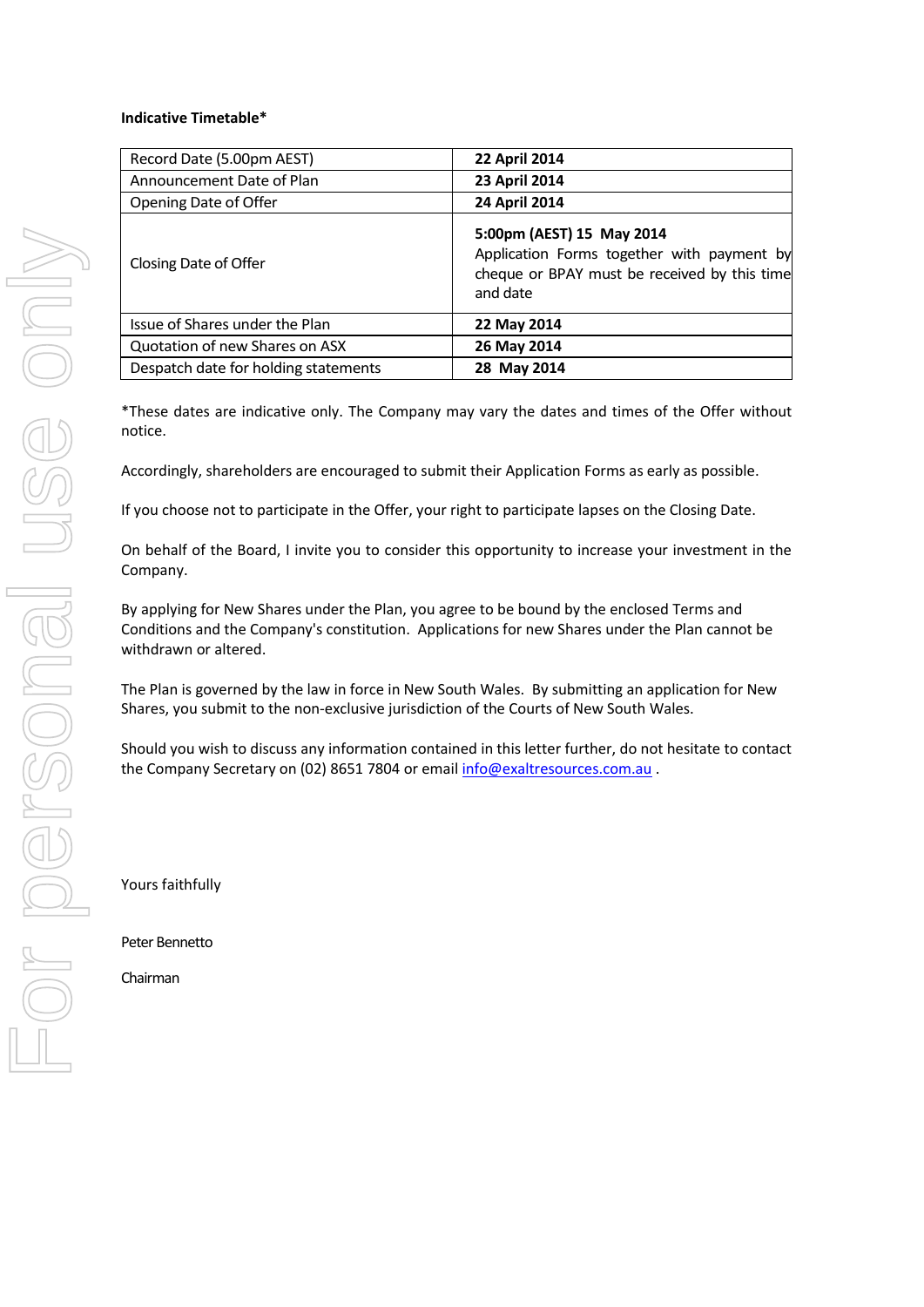#### **EXALT RESOURCES LIMITED ACN: 145 327 617**

#### **Share Purchase Plan - Terms and Conditions**

## **This is an important document. If you have any doubts as to what you should do, please consult your stockbroker, lawyer, accountant or financial adviser.**

The purpose of the Share Purchase Plan (**the Plan**) is to offer shareholders of Exalt Resources Limited (**ERD** or **Company**) with the opportunity to subscribe for fully paid ordinary shares in the Company (**Shares**) up to a maximum value of AUD\$10,000 (when combined with any shares issued under any share purchase plan in the 12 months preceding the date of the Plan) at an issue price of AUD\$0.03 per Share, without incurring brokerage or transaction costs (**Offer**).

This Offer under the Plan is made in accordance with the requirements  $of$  ASIC Class Order [CO 09/425] which grants relief from the requirement to prepare a prospectus for the offer of Shares in Australia under the Plan.

## **Offer timetable\***

| Record Date (5.00pm AEST)                                                                                         | 22 April 2014             |
|-------------------------------------------------------------------------------------------------------------------|---------------------------|
| The date on which ERD<br>determines Eligible Shareholders                                                         |                           |
| <b>Announcement Date of Plan</b>                                                                                  | 23 April 2014             |
| <b>Opening Date</b>                                                                                               | 24 April 2014             |
| <b>Closing Date</b><br>The date on which the Plan<br>closes                                                       | 5:00pm (AEST) 15 May 2014 |
| <b>Issue Date of Shares</b><br>The date on which the new<br>Shares are allotted and any<br>scaleback is announced | 22 May 2014               |
| <b>Quotation of Shares on ASX</b><br>The date on which the new<br>Shares commence trading on the<br>ASX           | 26 May 2014               |
| <b>Despatch Date</b><br>The date on which holding<br>statements are sent to<br>Shareholders                       | 28 May 2014               |

\*ERD may alter these dates in its discretion, including the Closing Date of the Offer.

#### **Shareholders Eligible to Participate**

Holders of Shares that are registered with an Australian address at 5.00pm AEST on the Record Date are eligible shareholders (**Eligible Shareholders**) and may participate in the Plan, unless such registered shareholder holds shares on behalf of another person who resides outside Australia. Due to foreign securities laws, the Company has determined that it is not practical for shareholders resident in other countries to be offered the opportunity to participate in the Plan. Shares to be allotted under the Plan have not been and will not be registered under the U.S. Securities Act and may

not be offered, sold or delivered, directly or indirectly, in or to persons in, the United States.

Participation in the Plan is entirely optional and is subject to these Terms and Conditions. The offer to acquire new Shares is not a recommendation. If you are in doubt about the Plan, whether you should participate in the Offer or how participation will affect you, you should consider seeking independent financial and taxation advice before making a decision as to whether or not to accept this Offer. The Company also recommends that you monitor the Company's share price which can be found on the Australian Securities Exchange website (www.asx.com.au) (ASX Code: ERD).

Offers made under the Plan are non-renounceable (i.e. Eligible Shareholders may not transfer their rights to any Shares offered under the Plan).

Under the Plan, the maximum amount which any Eligible Shareholder may subscribe for in any consecutive 12 month period is AUD\$10,000. The directors of the Company (**Directors**) may also determine in their discretion the minimum and maximum amount for participation, the number of Shares to be offered under the Plan and the period the offer is available to Eligible Shareholders.

If two or more persons are recorded in the register of shareholders of ERD as jointly holding Shares, they are considered to be a single registered holder for the purposes of this Plan and they are entitled to participate in the Plan in respect of that single holding only. If as joint holders, they receive more than one offer under the Plan due to multiple identical holdings, the joint holders may still only contribute a maximum of AUD\$10,000 in applying for Shares under the Offer.

## **Custodians, trustees and nominees**

If you are an Eligible Shareholder and hold Shares as a custodian, trustee or nominee within the definition of "custodian" in ASIC Class Order [CO 09/425] (refer below) (**Custodian**), you may contribute a maximum of AUD\$10,000 in applying for up to the maximum of new Shares for each beneficiary on whose behalf you or a downstream custodian hold Shares (but joint holders are taken to be a single holder), subject to providing a certificate to ERD (**Custodian Certificate**) with the following information:

- that you held Shares on behalf of one or more other persons who are resident in Australia (each a **Participating Beneficiary**) at 5:00pm (AEST) on the **Closing Date** who have subsequently instructed you to apply for Shares under the Plan on their behalf;
- the number of Participating Beneficiaries and their names and addresses;
- the number of Shares that you hold on behalf of each Participating Beneficiary;
- the dollar amount of Shares that each Participating Beneficiary has instructed you, either directly or indirectly through another custodian, to apply for on their behalf;
- that the application price for Shares applied under the Offer for each Participating Beneficiary for whom you act plus the application price for any other Shares issued to you as custodian for that Participating Beneficiary under any arrangement similar to the Plan in the prior 12 months does not exceed AUD\$10,000;
- that a copy of the written Terms and Conditions was given to each Participating Beneficiary; and
- where you hold Shares on behalf of a beneficiary indirectly, through one or more interposed custodians, the name and address of each interposed custodian.

For the purposes of ASIC Class Order [CO 09/425] you are a 'custodian' if you are a registered holder that: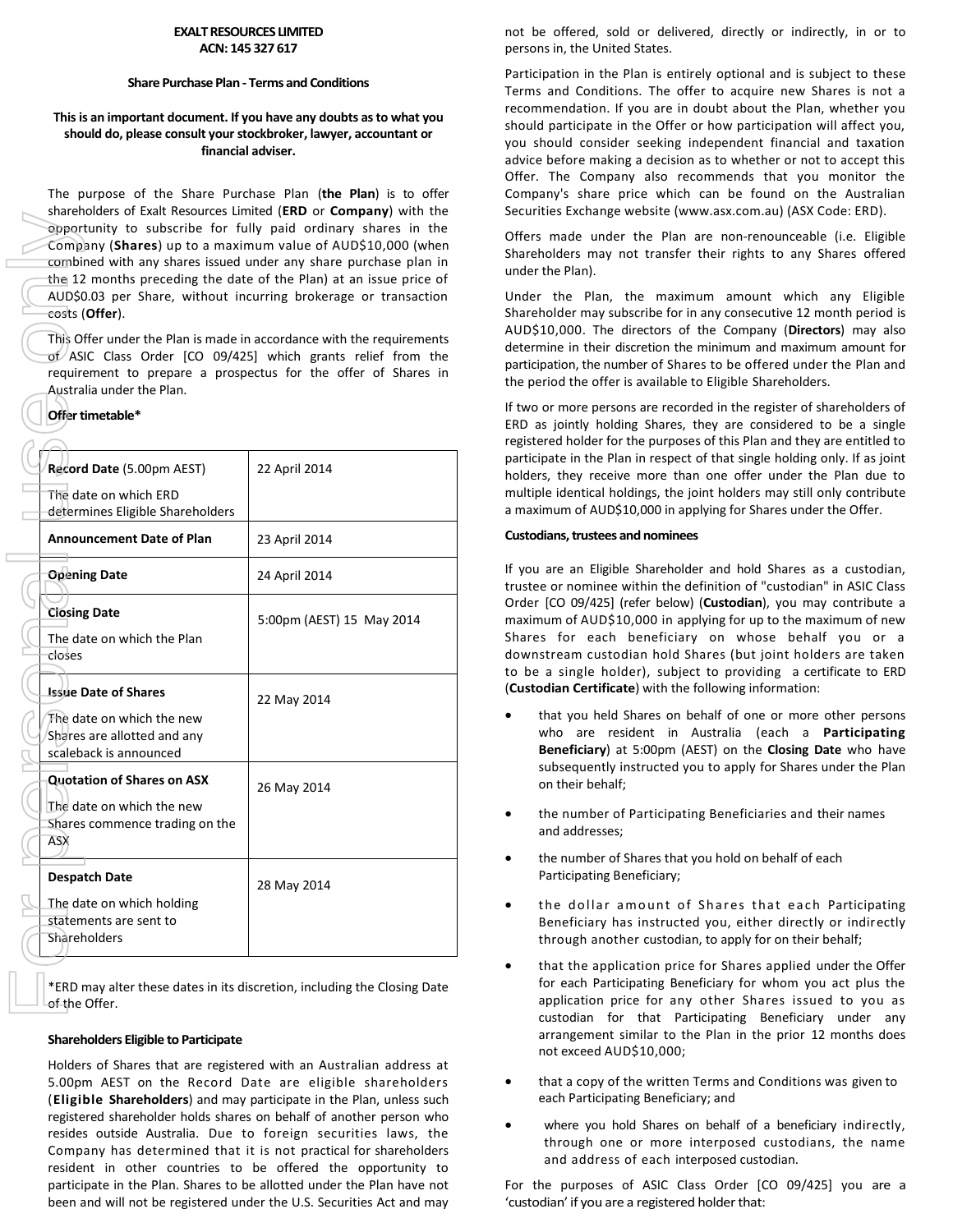- holds an Australian financial services licence that covers the provision of a custodial or depositary services or includes a condition requiring the holder to comply with the requirements of ASIC Class Order [CO 02/294];
- is exempt from holding an Australian financial services licence for the provision of a custodial or depositary services by virtue of Class Order [CO 03/184] or under paragraph 7.6.01(1)(k) of the *Corporations Regulations 2001* (Cth);
- is a trustee of a self-managed superannuation fund;
	- is a trustee of superannuation master trusts;

 $\bigcup$  is a responsible entity of IDPS-like schemes (as defined by ASIC Class Order (CO 02/296));

 is noted on the Company's register of members as holding the Shares on account of another person.

If you hold Shares as a trustee or nominee for another person or persons but are not a Custodian as defined in ASIC Class Order [CO 09/425], you cannot participate for beneficiaries in the manner described above.

Custodians should request a Custodian Certificate when making an application on behalf of Participating Beneficiaries. To request a Custodian Certificate and if you would like further information on how to apply, you should contact the Company during the Offer period.

ERD reserves the right to reject any application for Shares to the extent it considers that the application (whether alone or in conjunction with other applications) does not comply with these requirements. ERD reserves the right to reject applications in accordance with these Terms and Conditions.

#### **Price of Shares**

The price of Shares to be issued under the Plan will be AUD\$0.03 per Share.

As at the last trading day immediately prior to the announcement date of the Offer, the closing price of the Shares traded on ASX was AUD\$.026.

The board of ERD has determined the issue price to be AUD\$0.03 as it is of the view that the current market price of Shares does not reflect the underlying value of the Shares given that the Shares are considered illiquid and that an injection of funds pursuant to the Plan may lead to an increase in the market price of Shares prior to the date of issue Shares under the Offer.

# **THE ISSUE PRICE OF SHARES UNDER THE OFFER DOES NOT REFLECT A DISCOUNT TO THE MARKET PRICE OF SHARES AT THE TIME OF ANNOUNCING THE OFFER.**

The board of EDR is of the view that the issue price of AUD \$0.03 under the Plan will be less than the market price of Shares five (5) trading days before the issue of the Shares under the Plan.

There is no guarantee that the market price of Shares will increase above AUD\$0.03 between the date of Offer and the date of issue of the Shares under the Plan and if, during the five (5) trading days before the issue of the Shares under the Plan, the market price of Shares is lower than the issue price of AUD\$0.03 under the Offer, the Offer will **NOT** proceed and all application monies will be refunded to applicants.

#### **Applications and Application Procedure**

Under the Offer, Eligible Shareholders may participate by selecting only one of the following offers to purchase Shares under the Plan:

|         | Total amount<br>payable at<br>AUD\$0.03 per<br>Share | Number of<br>Shares which<br>may be<br>purchased |
|---------|------------------------------------------------------|--------------------------------------------------|
| Offer A | \$10,000                                             | 333,333                                          |
| Offer B | \$7,500                                              | 250,000                                          |
| Offer C | \$5,000                                              | 166,667                                          |
| Offer D | \$2,000                                              | 66,667                                           |

Applications will not be accepted after 5.00pm AEST on the Closing Date. Over subscriptions to the Offer may be refunded without interest.

If you would like to participate in the Offer, you can either:

 complete the enclosed Application Form and send it together with your payment by cheque made payable to "Exalt Resources Limited" and crossed Not Negotiable and drawn in Australian currency for the correct amount, to ERD's share registry:

> **Computershare Investor Services GPO Box 505 Melbourne VIC 3001**

 $\bullet$ 

to be received by the share registry no later than 5pm (AEST) on the Closing Date. No late applications will be accepted.

 Or, make a BPAY® payment from your cheque or savings account by using the Biller Code and Reference Number shown on your Application Form which is required to identify your holding. If you have multiple holdings you will have multiple BPAY Reference Numbers. To ensure you receive your Shares under the Offer in respect of that holding you must use the specific Biller Code and Reference Number shown on each personalised Application Form when paying for any Shares that you may wish to apply for in respect of that holding (noting the Offer is limited to AUD\$10,000 per Eligible Shareholder). If you inadvertently use the same Reference Number for more than one of your applications, you will be deemed to have applied only for that application to which that Reference Number applies and any excess amount will be refunded. If you make your payment using BPAY® you do not need to return your Application Form. Payments made by BPAY® received after 5pm (AEST) on the **Closing Date** will not be accepted. Applicants should be aware that their own financial institution may implement earlier cut off times with regards to electronic payment, and should therefore take this into consideration when making payment. You may also have your own limit on the amount that can be paid via BPAY. It is your responsibility to check that the amount you wish to pay via BPAY does not exceed your limit.

Applicants should not forward cash and direct bank transfers are not permitted. You will not be able to withdraw or revoke your application once you have submitted it.

#### **Acknowledgement and Agreement**

If you apply to participate in the Plan by completing and returning the Application Form or making payment using BPAY®:

(a) you confirm that you are an Eligible Shareholder and represent and warrant that you are not a person to whom it would be illegal to make an offer or issue of Shares under the Plan;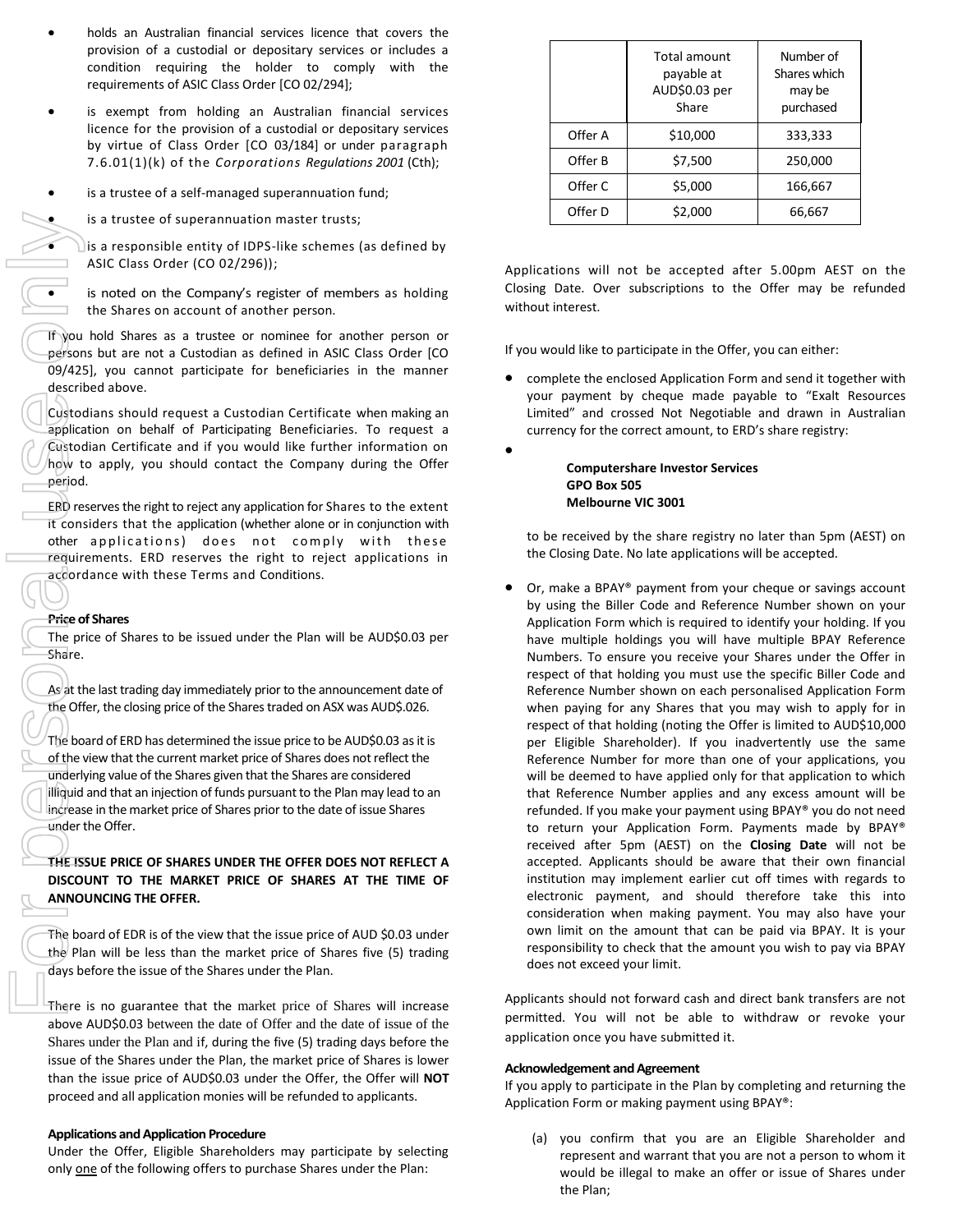- For personal use only
- (b) you have read the Terms and Conditions in full and agree that your application is made in accordance with these Terms and Conditions;
- (c) you declare that all statements in your Application Form are true and complete and not misleading;

(d) you accept that your application, under the Terms and Conditions (including the Application Form and Custodian Certificate), is irrevocable and unconditional (i.e. it cannot be withdrawn);

(e) as at the Record Date, you were recorded on ERD's share register as being a registered holder of Shares and having an address in Australia;

(f) you and each person for whose account or benefit you are acting is not in the United States and is not a U.S Person, or acting for the account or benefit of a U.S. Person;

(g) you acknowledge that the new Shares have not, and will not be, registered under the U.S. Securities Act or the securities laws of any state or other jurisdiction of the United States, and the new Shares may not be offered, sold or otherwise transferred unless an exemption from the registration requirements of the U.S. Securities Act is available;

(h) you represent that you have not, and you agree that you will not, send any materials relating to the Plan to any person in the United States or to any person who is, or is acting for the account or benefit of, a U.S. Person;

(i) you authorise ERD (and its offers or agents) to correct any error or omission in your Application Form and to complete the Application Form by the insertion of any missing details;

(j) you acknowledge that ERD may at any time determine that your Application Form is valid, in accordance with these Terms and Conditions, even if the Application Form is incomplete, contains errors or is otherwise defective;

(k) you agree that where you have previously provided ERD or its share registry with bank account details, any refund to be paid to you under these Terms and Conditions may be direct credited into that nominated account;

- (l) you accept the risk associated with any refund that may be sent to you by direct credit or cheque to your address shown on ERD's register;
- (m) you are responsible for any dishonour fees or other costs ERD may incur in presenting a cheque for payment which is dishonoured;
- (n) you agree to be bound by the constitution of the Company (as amended and as it may be amended from time to time in the future);
- (o) you acknowledge that neither ERD nor Computershare has provided you with investment advice or financial product advice, and that neither has any obligation to provide this advice, concerning your decision to apply for and buy new Shares under the Plan; and
- (p) you acknowledge that ERD is not liable for any exercise of its discretions referred to in these Terms and Conditions.

If you choose not to participate in the Offer, your right to participate lapses on the Closing Date.

## **Certification by Eligible Shareholders**

By submitting the Application Form together with a cheque, bank draft or money order, or paying by BPAY you certify that the aggregate of the application price paid by you for:

- (a) the Shares the subject of such Application Form; and
- (b) any other new Shares applied for by you, or which you have instructed a Custodian to acquire on your behalf under the Plan and/or any similar arrangement operated by ERD in the 12 months prior to the date of submission of the Application Form,

does not exceed A\$10,000 even though you may have received more than one offer under the Plan or received offers in more than one capacity under the Plan.

The A\$10,000 limit applies irrespective of the number of Shares you hold on the Record Date. ERD reserves the right, and in certain circumstances may be required by ASIC Class Order [CO 09/425] or other conditions, to reject any application for new Shares under the Plan to the extent it considers, or is reasonably satisfied, that the application (whether alone or in conjunction with other applications) does not comply with these requirements.

## **Placement of Shortfall**

Any shortfall from the Offer may be placed at the discretion of the Directors.

## **Issue of Shares**

Shares to be issued under the Plan will be issued as soon as reasonably practicable after the Closing Date.

Shares issued under the Plan will rank equally in all respects with all other fully paid ordinary shares in ERD from the date of issue, and therefore will carry the same voting rights, dividend rights and other entitlements as existing Shares.

Shareholding statements or CHESS notification will be issued in respect of all Shares issued under the Plan. The Company will make application for those Shares to be listed for quotation on the official list of ASX.

#### **Interest**

No interest will be paid on any application monies under the Offer, including any application monies returned to you.

## **Modification and Termination of the Plan**

ERD may modify or terminate the Plan at any time. ERD will notify ASX of any modification to, or termination of, the Plan. The omission to give notice of any modification to, or termination of, the Plan or the failure of ASX to receive such notice will not invalidate the modification or termination.

Without limiting the above, ERD may issue to any person fewer Shares than the person applied for under the Plan if the issue of the Shares applied for would contravene any applicable law or the Listing Rules of ASX.

#### **Raising Amount and Scaleback**

The number of Shares that may be issued pursuant to this Offer is approximately 16,666,667 Shares and the amount to be raised is approximately AUD\$500,000. The Company, however, reserves absolute discretion regarding the final amount raised under the Plan.